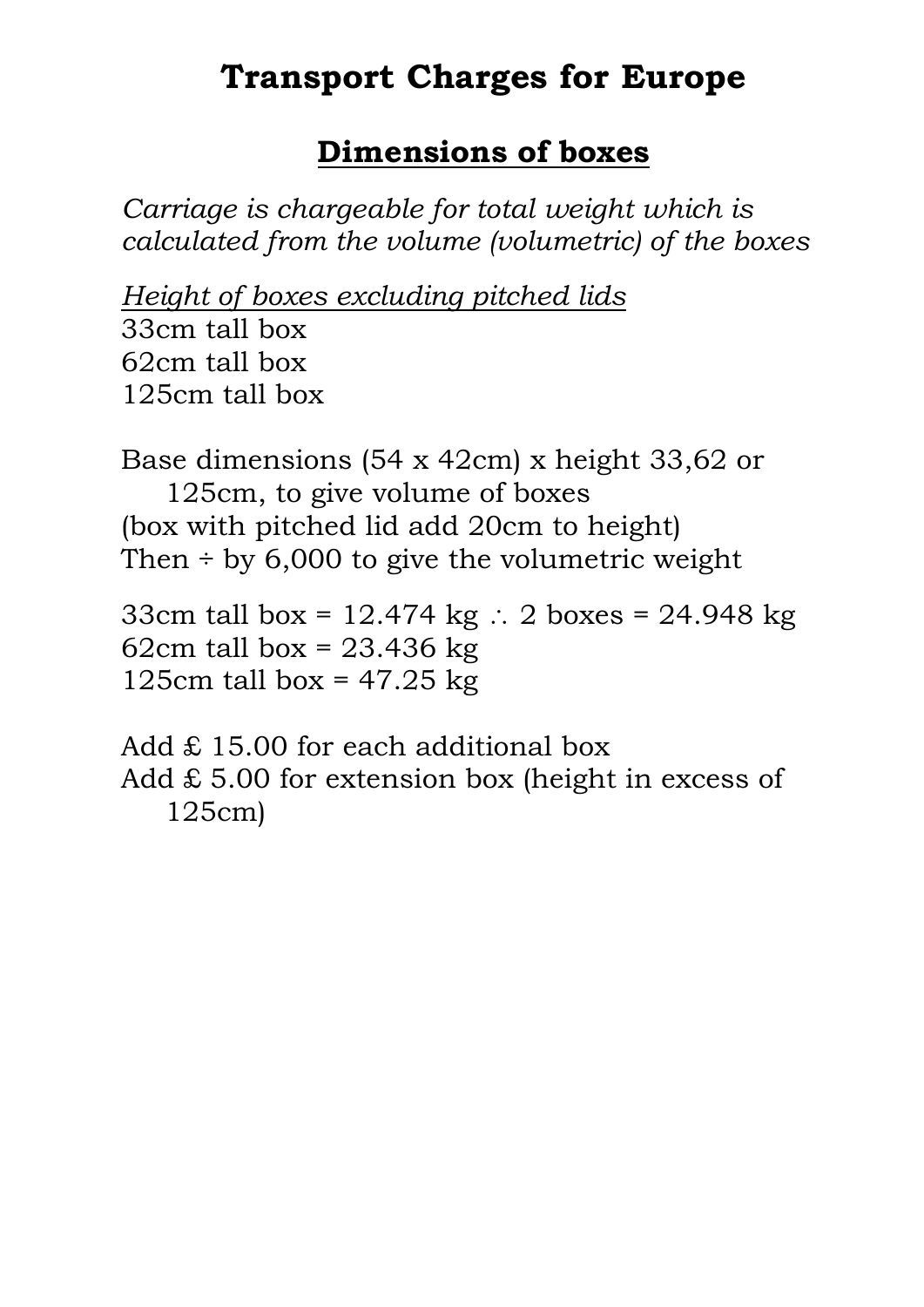|                             | <b>3 Days Delivery</b> |              |              |              |                         |              |  |  |
|-----------------------------|------------------------|--------------|--------------|--------------|-------------------------|--------------|--|--|
| P&P<br>by country<br>in kg  | S<br>reland<br>Days    |              |              | 2            | $\overline{\mathbf{u}}$ |              |  |  |
| $11 - 15$<br>33cm box       | <i>35.00</i>           | 50.00        | 50.00        | 55.00        | 55.00                   | <u>55.00</u> |  |  |
| $16 - 20$                   | 35.00                  | 55.00        | 60.00        | 60.00        | 60.00                   | 60.00        |  |  |
| <u> 21 – 25</u><br>62cm box | <u>35.00</u>           | 60.00        | 65.00        | 60.00        | <u>60.00</u>            | <u>60.00</u> |  |  |
| $26 - 30$                   | 35.00                  | 65.00        | 70.00        | 65.00        | 65.00                   | 65.00        |  |  |
| $31 - 40$                   | 50.00                  | 75.00        | <u>80.00</u> | <b>70.00</b> | 70.00                   | <u>70.00</u> |  |  |
| $41 - 50$<br>125cm box      | 50.00                  | <b>90.00</b> | <b>90.00</b> | 80.00        | 80.00                   | 80.00        |  |  |
| $51 - 60$                   | 115.00 $\mid$          | 100.00       | 100.00       | 90.00        | 90.00                   | 90.00        |  |  |
| $61 - 70$                   | 130.00                 | 105.00       | 105.00       | 100.00       | 100.00                  | 100.00       |  |  |
| $71 - 80$                   | 140.00                 | 110.00       | 115.00       | 105.00       | 105.00                  | 105.00       |  |  |
| $81 - 90$                   | 155.00                 | 120.00       | 120.00       | 110.00       | 110.00                  | 110.00       |  |  |
| 91 - 100                    | 170.00                 | 125.00       | 130.00       | 115.00       | 115.00                  | 115.00       |  |  |

Add  $£$  15.00 for each additional box Add £ 5.00 for box extension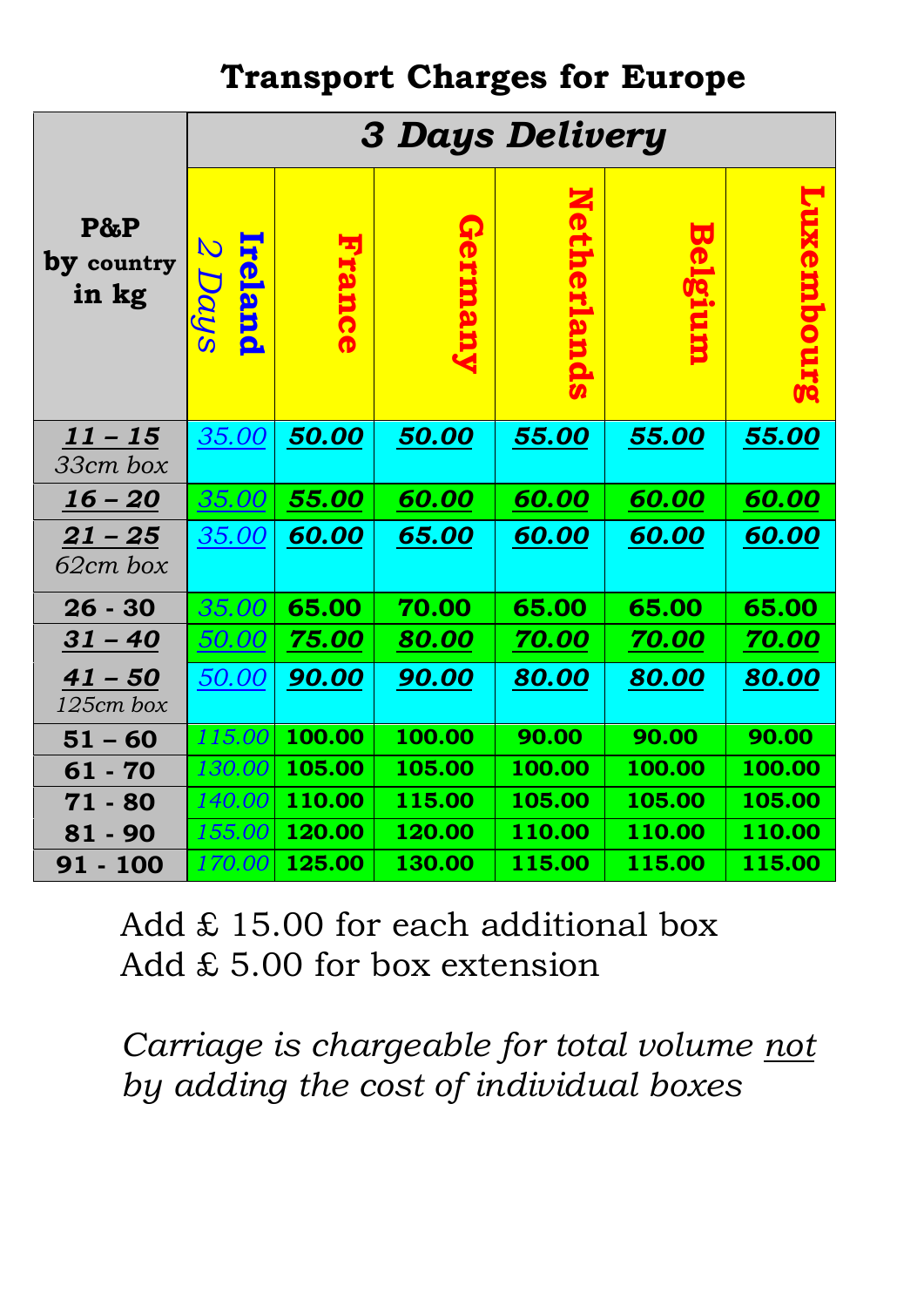|                               | 4 to 5 Days Delivery                                                                |  |                                                                                |  |  |  |  |  |
|-------------------------------|-------------------------------------------------------------------------------------|--|--------------------------------------------------------------------------------|--|--|--|--|--|
| $P\&P$<br>by country<br>in kg |                                                                                     |  |                                                                                |  |  |  |  |  |
| $11 - 15$<br>33cm box         |                                                                                     |  | 65.00 75.00 75.00 75.00 85.00 90.00 75.00                                      |  |  |  |  |  |
| <u> 16 – 20</u>               | $\mid 75.00 \mid 80.00 \mid 80.00 \mid 80.00 \mid 85.00 \mid 95.00 \mid 80.00 \mid$ |  |                                                                                |  |  |  |  |  |
| $21 - 25$<br>62cm box         | <u>80.00   85.00   85.00   85.00   90.00   100.00   85.00  </u>                     |  |                                                                                |  |  |  |  |  |
| $26 - 30$                     | 85.00                                                                               |  | $\mid$ 85.00 $\mid$ 85.00 $\mid$ 85.00 $\mid$ 95.00 $\mid$ 105.00 $\mid$ 85.00 |  |  |  |  |  |
| $31 - 40$                     | <u>  100.00   95.00   95.00   95.00   110.00   110.00   95.00   </u>                |  |                                                                                |  |  |  |  |  |
| $41 - 50$<br>125cm box        | <u>120.00   110.00   110.00   110.00   135.00   135.00   110.00  </u>               |  |                                                                                |  |  |  |  |  |
| $51 - 60$                     | <u>135.00   125.00   125.00   125.00   165.00   155.00   125.00 </u>                |  |                                                                                |  |  |  |  |  |
| $61 - 70$                     | <u>150.00   140.00   140.00   140.00   185.00   175.00   140.00  </u>               |  |                                                                                |  |  |  |  |  |
| $71 - 80$                     | <u>165.00   155.00   155.00   155.00   210.00   195.00   155.00 </u>                |  |                                                                                |  |  |  |  |  |
| $81 - 90$                     | <u>180.00   170.00   170.00   170.00   235.00   115.00   170.00 </u>                |  |                                                                                |  |  |  |  |  |
| <u>91 – 100</u>               | <u>195.00  190.00  190.00  190.00  260.00  135.00  190.00</u>                       |  |                                                                                |  |  |  |  |  |

Add  $£$  15.00 for each additional box Add £ 5.00 for box extension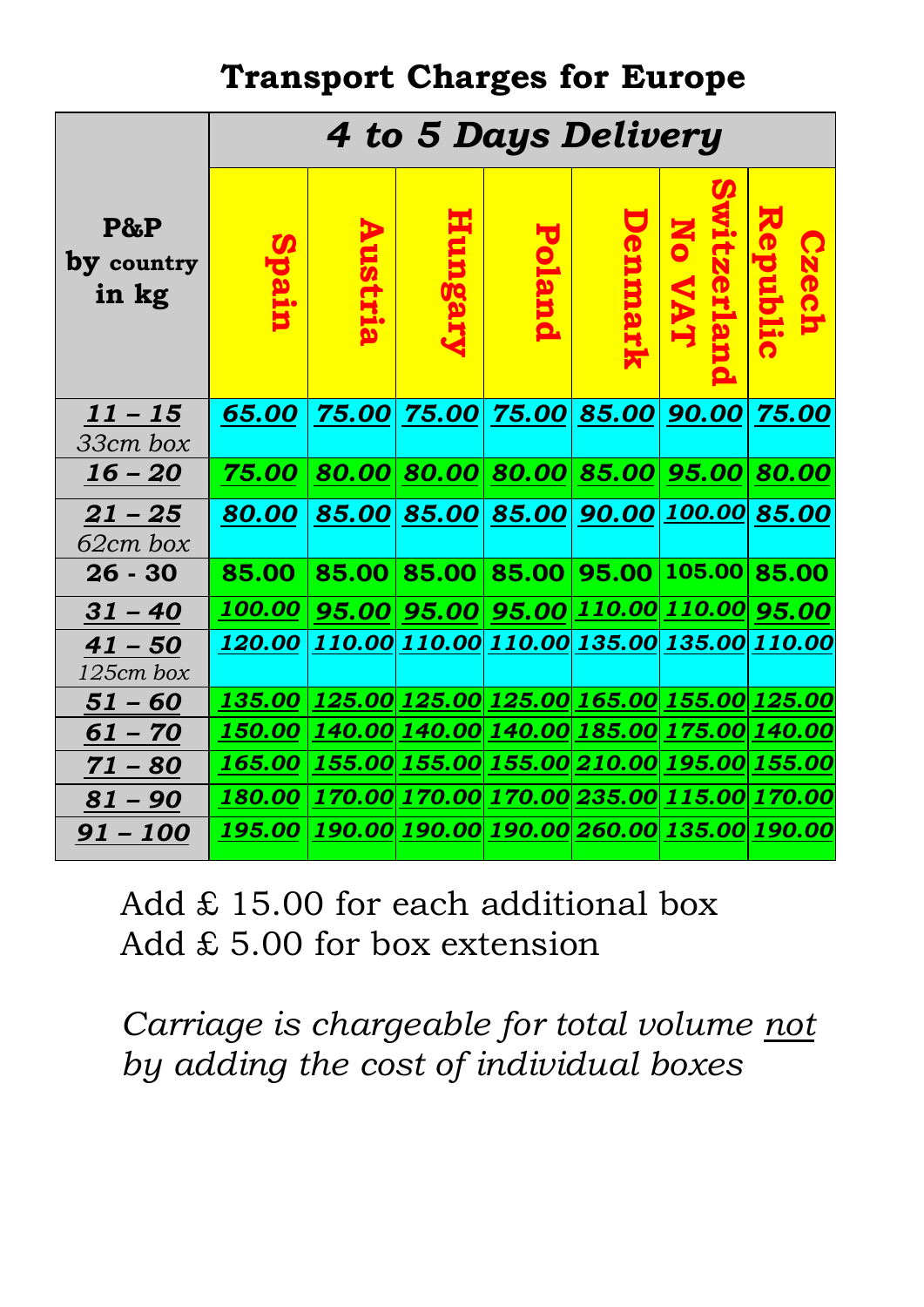|                             | 5 to 6 Days Delivery |               |               |  |  |  |
|-----------------------------|----------------------|---------------|---------------|--|--|--|
| P&P<br>by country<br>in kg  |                      |               |               |  |  |  |
| <u> 11 – 15</u><br>33cm box | 75.00                | <u>110.00</u> | 110.00        |  |  |  |
| $16 - 20$                   | 85.00                | <u>125.00</u> | <u>125.00</u> |  |  |  |
| $21 - 25$<br>62cm box       | 90.00                | 135.00        | <u>135.00</u> |  |  |  |
| $26 - 30$                   | 95.00                | 145.00        | 145.00        |  |  |  |
| $31 - 40$                   | 115.00               | 155.00        | 150.00        |  |  |  |
| $41 - 50$<br>125cm box      | <b>140.00</b>        | 175.00        | <u>175.00</u> |  |  |  |
| $51 - 60$                   | <b>160.00</b>        | <u>190.00</u> | <u>190.00</u> |  |  |  |
| $61 - 70$                   | 180.00               | 210.00        | 210.00        |  |  |  |
| 71 – 80                     | <u>200.00</u>        | <u>235.00</u> | <u>235.00</u> |  |  |  |
| $81 - 90$                   | 225.00               | 260.00        | 260.00        |  |  |  |
| 91 – 100                    | 245.00               | 285.00        | 285.00        |  |  |  |

Add  $£$  15.00 for each additional box Add £ 5.00 for box extension